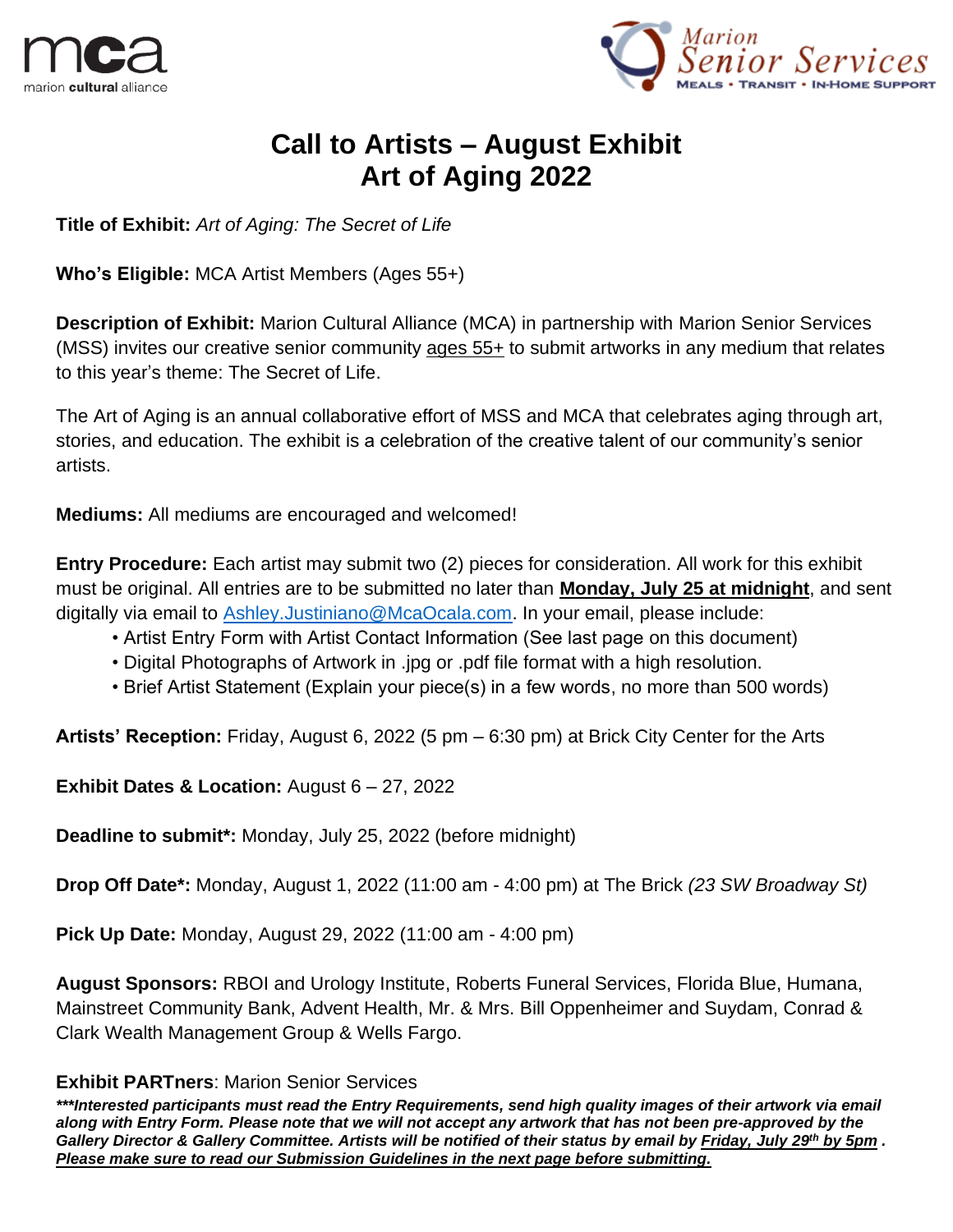### **Complete list of requirements for MCA exhibit submitted work:**

**Calls to Artists:** MCA will issue Calls to Artists at least 30-60 days prior to the deadline for submission. Calls will be issued through a targeted email to all members and through media releases. Artists may also visit [www.mcaocala.org/calls-to-artists](http://www.mcaocala.org/calls-to-artists) to learn of upcoming shows and opportunities.

**Subject Matter**: All submitted pieces should not be offensive or controversial and must be suitable for a family-friendly gallery audience and public City building.

**Media:** MCA's shows are open to any media including, but by no means limited to traditional drawing, glass, printmaking, digital/new media, photography, sculpture, painting, textiles, installation, etc. If piece requires special installation, the artist is responsible for all installation and providing all materials the piece may require.

**Submission Dates:** Submissions dates are indicated in the Calls to Artists. If you have questions, need clarification regarding dates or if you can't make any of the listed dates, please contact the Gallery Director.

**Submission Format:** Artists must submit images of the work via email, along with artist's info, title of artwork, dimensions, and price information. Once approved by the Gallery Director, artists may bring in only pre-approved pieces of original art on the given dates listed in the Call to Artists. All pieces should include an Identification Card in the back with name, contact info and title of the piece. Suggested size per piece is up to 40" in any direction. However, if 2D artwork is oversized, only one (1) submission will be considered. All entries are to be submitted for approval, sent via email to be considered. All entries are to be submitted for approval, sent via email to [Ashley.Justiniano@McaOcala.com](mailto:Ashley.Justiniano@McaOcala.com) by the established deadline.

**Limitations:** All 2D work must be properly wired with suitable hanging mechanisms, and must be "gallery ready", either framed or created on a gallery wrapped canvas. If work is not gallery ready, it will not be accepted. All 3D work must be assembled by the artist, before it is accepted. Artist is responsible for installing their 3D piece unless otherwise specified by Gallery Director. All work must be original and must have been completed in the last two years only. Please do not re-submit work that has already been shown in a previous exhibit at The Brick City Center for the Arts Gallery or anywhere around Marion County. All work must be completed before submission. Any work that is not yet dry or incomplete will not be accepted.

**All work that is shown must be for sale, split 70% to the artist and 30% to MCA.** All work that is shown at 'The Brick' must be for sale, no exceptions.

**Liability:** MCA's Gallery Director will take great care in handling artworks for exhibition. MCA is not liable for any damage that may occur.

**Shipping:** The artist is responsible for shipping costs to and from The Brick City Center for the Arts. Specific shipping and labeling details can be requested from the Gallery Director.

**Post Show Pick Up:** Accepted artwork must remain in the Gallery through the designated end of the show and must be picked up by the date established by the Gallery Director. If an Artist cannot make the pick-up dates, arrangements must be made with Gallery Director before the end of the show. Any work left at 'The Brick' for over 30 days without prior consent from the Gallery Director will be considered a donation and will become property of the Marion Cultural Alliance.

**Exhibition Selection Process:** Selection of work is at the discretion of the Gallery Director. We reserve the right to reject work for the exhibition that does not meet the above requirements or does not match the intent of the exhibit. Protection of intellectual property rights in the arts is of paramount importance to every artist. Therefore, Marion Cultural Alliance, Inc (MCA). reserves the right to reject and return any piece that in the sole discretion of MCA would potentially infringe on any existing copyrights, trademarks, and trade dress. Artists will be notified via email after submission. If you wish to discuss further, please make an appointment by emailing Gallery Director at the email below.

#### **If you have any questions or concerns, please contact The Brick's Gallery Director, Ashley Justiniano at [Ashley.Justiniano@MCAOcala.com](mailto:Ashley.Justiniano@MCAOcala.com) or call 352-369-1500.**